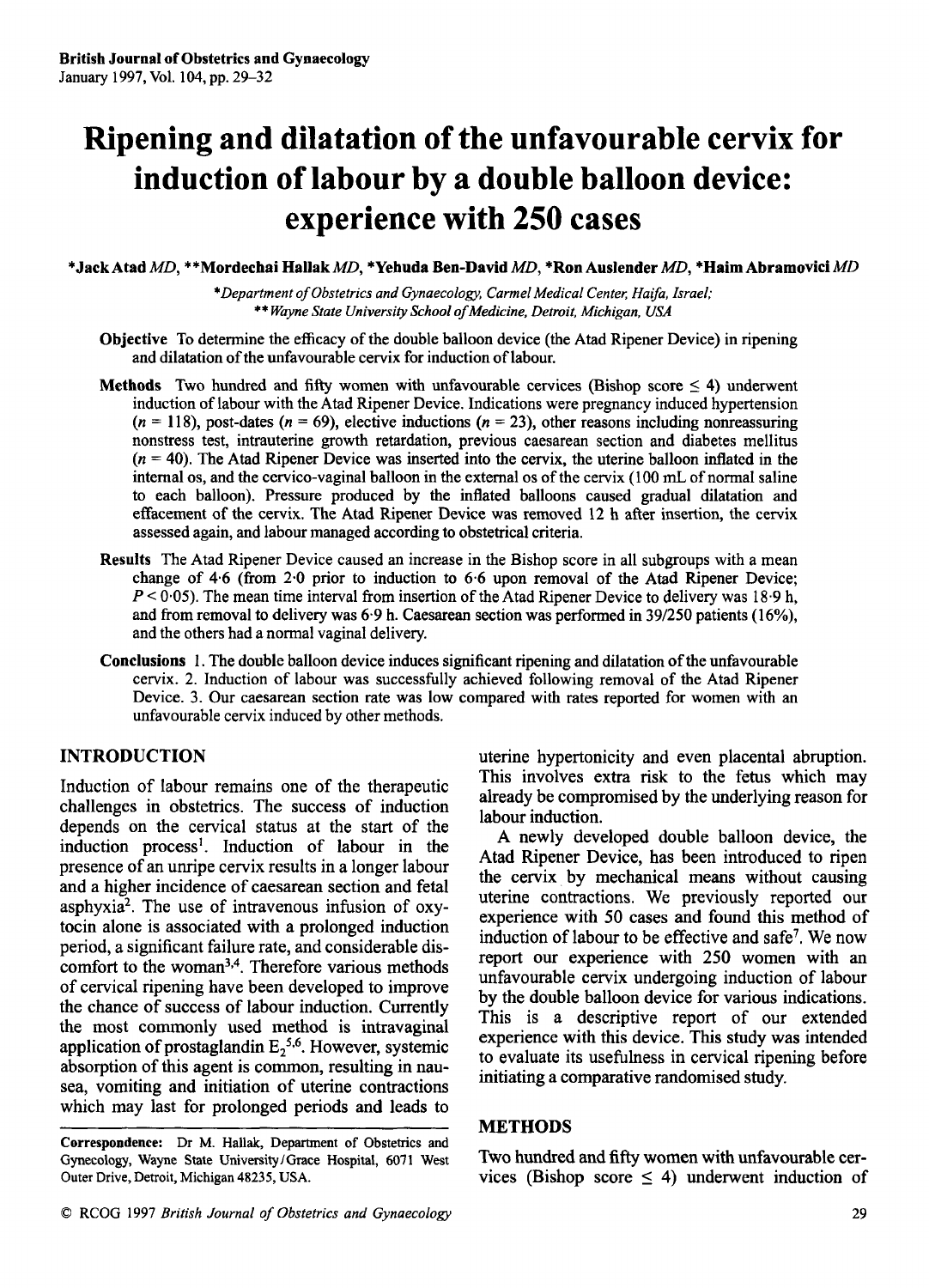

**Fig. 1. Insertion technique: (A) Pre-inflation** of **the uterine valve arm; (B) Insertion** of **the device; (C) Inflation of the uterine balloon; (D) Inflation** of **the cervico-vaginal balloon; (E) Additional inflation of the balloons (100 mL each); (F) Device taped to the woman's leg.** 

labour with the double balloon device. Indications for labour induction were: pregnancy induced hypertension  $(n = 118)$ , post-dates  $(n = 69)$ , elective inductions  $(n = 23)$ , and other reasons including nonreassuring nonstress test, intrauterine growth retardation, previous caesarean section and diabetes mellitus  $(n = 40)$ . Inclusion criteria were singleton pregnancy, vertex presentation, the woman not in labour, Bishop score  $\leq$  4 points and intact membranes. We excluded patients with placenta praevia, acute fetal distress, two previous lower segment transverse or one classic caesarean section. When the decision was made to induce labour, we evaluated the cervix and determined the first Bishop score.

### **Insertion technique (Fig. 1)**

With the woman in the lithotomy position a speculum was inserted to visualise the cervix. Before insertion, the uterine valve tip of the device was occluded and pre-loaded by 20 mL of saline. The ripener device was inserted into the cervix using long forceps until both balloons enter the cervical canal. At this stage, while holding the device in place, the occlusion system was removed to allow automatic inflation of the uterine balloon, or by applying some pressure on the pre-loaded uterine valve tip. The device was then pulled out until stopped by the uterine balloon covering the internal cervical **0s.** The cervico-vaginal balloon located at the external **0s** was inflated by injecting 20 mL of saline through the cervico-vaginal valve. At this stage the speculum was removed and both the uterine and the cervico-vaginal balloons were additionally inflated with alternate increments of 20 mL, up to a total of 100 mL. in each balloon. The device was taped to the woman's inner thigh. After completion of the device insertion, **30** min of external monitoring was performed. Afterwards the woman's activity was not restricted.

The device was inserted in most women in the evening **(8** p.m.) and removed 12 h later **(8** a.m.). Pressure produced by the inflated balloons caused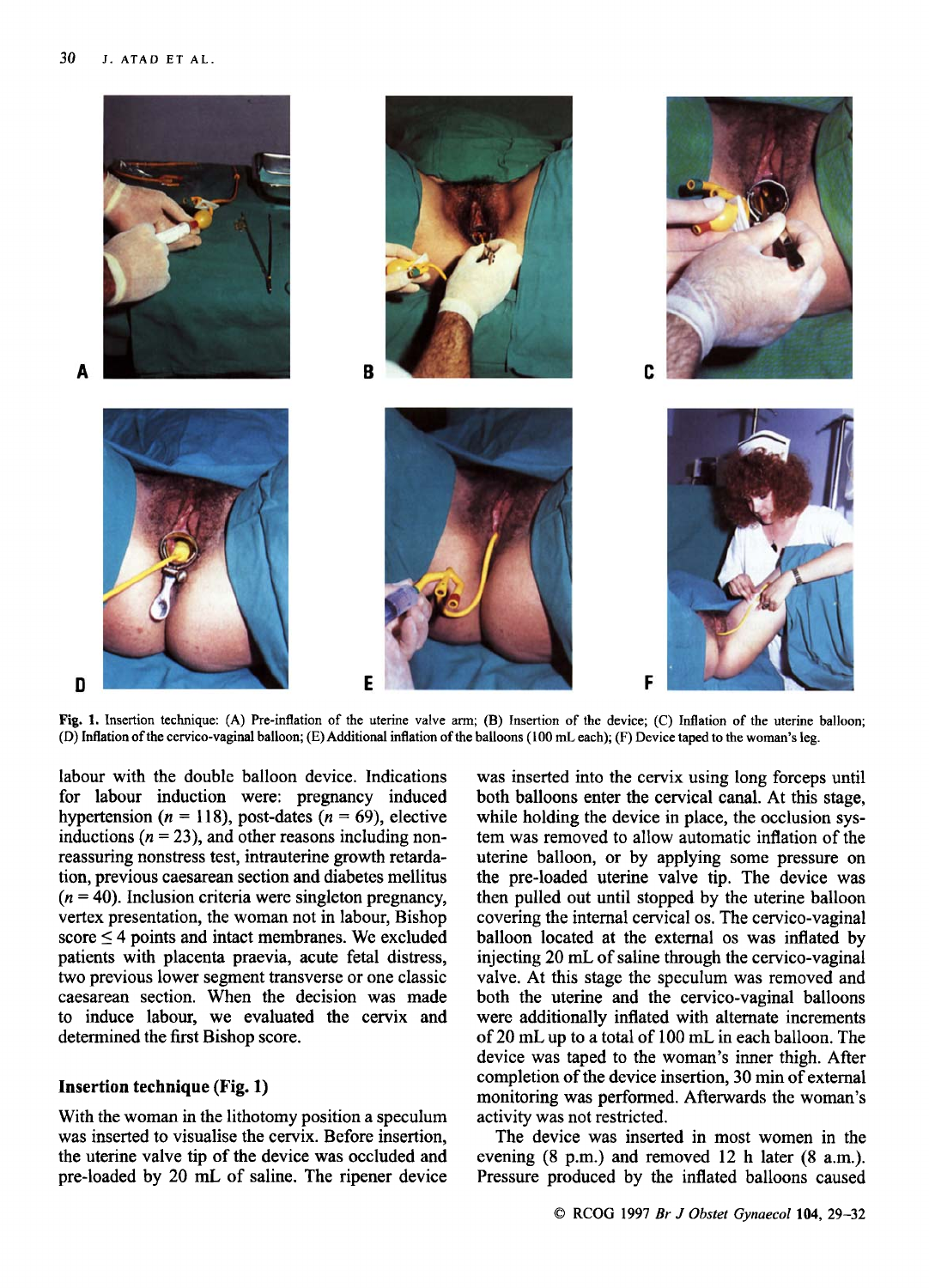| $\sim$ $\sim$           |              |              |                                          |                                                                 | Method successful* | Method failure <sup>®</sup> |
|-------------------------|--------------|--------------|------------------------------------------|-----------------------------------------------------------------|--------------------|-----------------------------|
|                         |              |              | Nulliparous Multiparous Total inductions | No. of patients                                                 | 229/250 (92)       | 21/250(8)                   |
| <b>Patients</b>         | l 18 (47).   | 132 (53)     | 250(100)                                 | No. of caesarean sections                                       | 29/229(12.7)       | 10/21(47.6)                 |
| Maternal age (years)    | 24 [4.2]     | 28 [5.2]     | $26 \cdot 1$ [4 $\cdot 8$ ]              |                                                                 |                    |                             |
| Gestational age (weeks) | $40.6$ [1.1] | $39.3$ [1.4] | $39.9$ [1.3]                             | *Final Bishop Score > 4; $\dagger$ Final Bishop Score $\leq$ 4. |                    |                             |

**Table 1.** Demographic data of the women in the study. Values are given as *n* (%)or mean **[SD].** 

**Table 3.** Caesarean section rates. Values are given as *n/n* (%).

|                           | Method successful* | Method failure† |  |
|---------------------------|--------------------|-----------------|--|
| No. of patients           | 229/250 (92)       | 21/250(8)       |  |
| No. of caesarean sections | 29/229(12.7)       | 10/21(47.6)     |  |

**Table 2.** The change in Bishop score, insertion to delivery interval, and mode of delivery in 250 women induced by the double balloon ripener device. Values are given as mean [SD] or *n* (%) where appropriate. PIH = pregnancy induced hypertension.

|                         | First        | Second       | Insertion-delivery | Mode of delivery |                   |
|-------------------------|--------------|--------------|--------------------|------------------|-------------------|
|                         | Bishop score | Bishop score | interval (h)       | Vaginal          | Caesarean section |
| PIH $(n = 118)$         | $1-8$        | $6.3*$       | 19.4               | 104(87)          | 14(13)            |
| Post-dates ( $n = 69$ ) | 2.2          | $6.8*$       | 20.2               | 54 (78)          | 15(22)            |
| Elective $(n=23)$       | $2 - 3$      | $7.1*$       | $16-3$             | 20(86)           | 3(14)             |
| Others $(n = 40)$       | 2.4          | $6.9*$       | 17.2               | 33(83)           | 7(17)             |
| TOTAL $(n=250)$         | $2.0$ [0.9]  | $6.6$ [1.5]* | 18.9 [6.1]         | 211 (84)         | 39(16)            |

\*Second Bishop > first Bishop; *P* < 0.05

gradual dilatation and effacement of the cervix. Following removal of the device, the cervix was assessed for a second Bishop score by the same investigator. In all women where the Bishop score  $was \geq 5$ , induction of labour was resumed using artificial rupture of the membranes and/or intravenous administration of oxytocin. Afterwards labour was managed according to obstetric criteria. A nonparametric statistical test (Mann-Whitney *U* test) was used to evaluate the changes in the Bishop score. Results are presented as mean [SD] and *P* < **0.05** was considered significant.

## **RESULTS**

A total of 250 women with an unfavourable cervix who underwent induction of labour were included in this study. Of these, 11 **8 (47%)** were nulliparous and 132 (53%) were multiparous. Demographic data according to parity are presented in Table 1. Overall, the mean change in Bishop score in the nulliparous group was  $4.7 (P < 0.05)$ . The mean change in Bishop score in the multiparous women was  $5.0$   $(P < 0.05)$ . Cervical ripening (second Bishop score > **4)** was achieved in 229/250 women (92%): 107/118 in the nulliparous group (91%) and 122/132 in the multiparous group (92%).

The change in Bishop score following induction of labour with Atad Ripener Device, the insertion-delivery interval, and caesarean section rate according to indication for induction are presented in Table 2. The Atad Ripener Device caused an increase in the Bishop score in all subgroups with a mean change of **4.6** *(P* < **0-05).** The mean time interval from insertion of the Atad Ripener Device to delivery was 18.9 h, and from removal to delivery was 6.9 h. Caesarean section was performed in 39/250 women **(16%);** the others had normal vaginal delivery. Table 3 provides a separate analysis for women who had caesarean section. The indications for caesarean section included arrest of dilatation/descent, prolonged second stage of labour, and fetal distress.

Eighteen women (7.2%) went into active labour before removal of the Atad Ripener Device (< 12 h fiom insertion). The Atad Ripener Device actually led to delivery within 12 h without any additional intervention in 11 women **(4.4%),** some of whom had either spontaneous expulsion of the Atad Ripener Device or rupture of the membranes. In all women in whom the Atad Ripener Device was spontaneously expelled, the cervical dilatation at that time was > **4** cm. In these patients contractions started spontaneously probably as a results of stretching of the cervix (Ferguson effect).

## **DISCUSSION**

The Atad Ripener Device induced significant ripening and dilatation of the unfavourable cervix in 229 (92%) of our patients. Vaginal delivery was achieved within a mean of 6.9 h following removal of the Atad Ripener Device in 211 women **(84%).** The Atad Ripener Device did not cause discomfort such as that caused by pharmaceutical methods of labour induction<sup>8</sup>. The method is safe and well tolerated by most women who can remain mobile while the Atad Ripener Device is in place. Our caesarean section rate was low (16%) compared with rates reported in the literature (> **30%)** for women induced with an unfavourable cervix<sup>9</sup>.